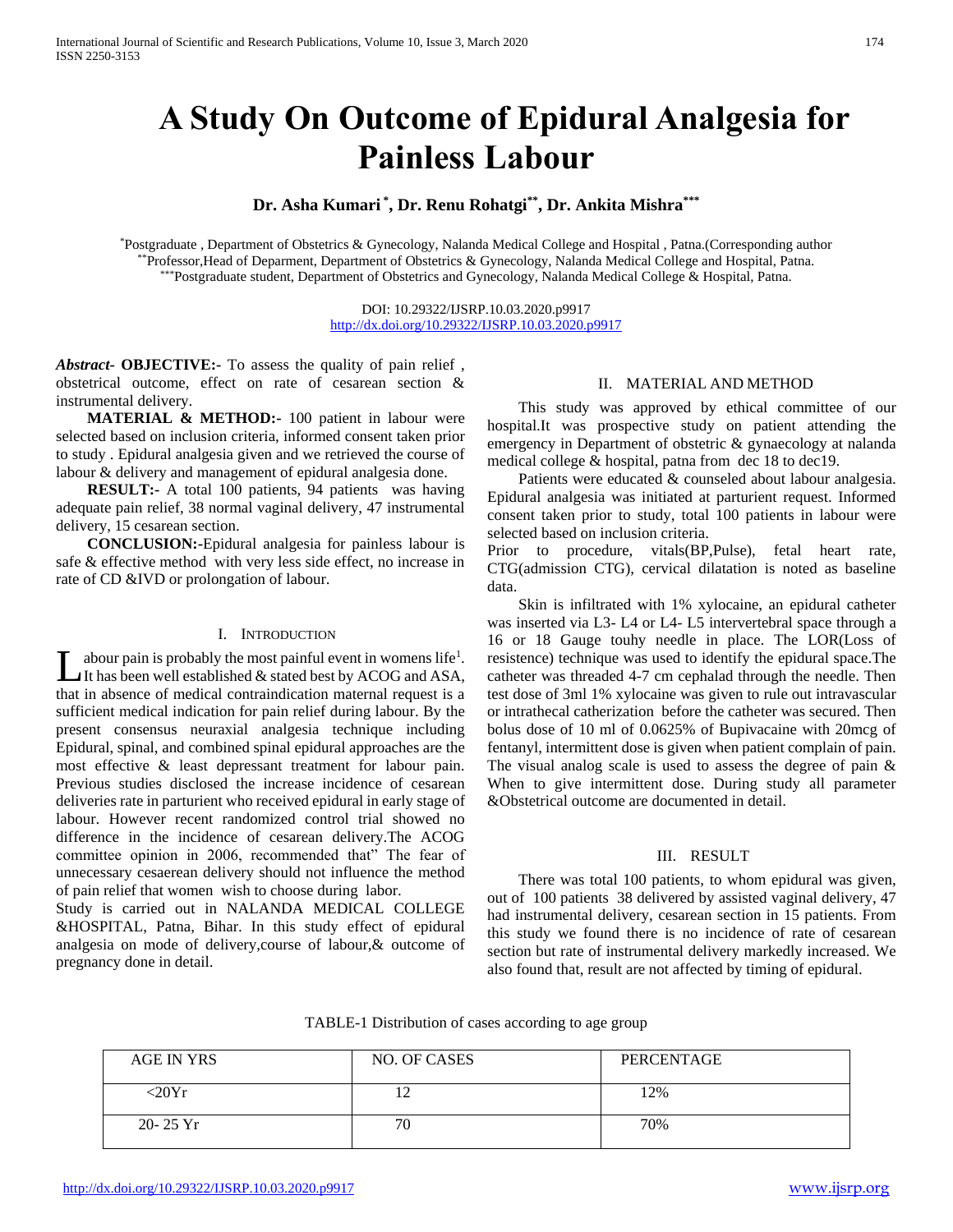| 26-30 Yr | 14 | 14% |
|----------|----|-----|
| >30 Yr   |    | 4%  |
|          |    |     |

### TABLE-2 Distribution of cases according to Gravida

| <b>GRAVIDA</b> | NO. OF CASES   | PERCENTAGE |
|----------------|----------------|------------|
| U1             | 7 <sub>1</sub> | 74%        |
| $\sim$<br>JΖ   | $\sim$         | 22%        |
| G3-G4          | 04             | 04%        |
|                |                |            |

# TABLE-3 Distribution of cases according to Mode of delivery

| <b>MODE OF DELIVERY</b>      | NO. OF CASES | PERCENTAGE |
|------------------------------|--------------|------------|
| ASSISTED VAGINAL DELIVERY    | 38           | 38%        |
| <b>INSTRUMENTAL DELIVERY</b> | 4            | 47%        |
| <b>CESAREAN SECTION</b>      |              | 5%         |

# TABLE-4 DISTRIBUTION OF CASES ACCORDING TO SUCCESS OF EPIDURAL FOR PAIN RELIEF

| <b>SUCCESS</b>    | <b>OF CASES</b><br>NO. | PERCENTAGE |
|-------------------|------------------------|------------|
| <b>SUCCESSFUI</b> | $Q_4$                  | 94%        |
| UNSUCCESSSFUL     |                        | 6%         |

# TABLE-5 DISTRIBUTION OF CASES ACCORDING TO MATERNAL SIDE EFFECT

| <b>SIDE EFFECT</b> | NO OF CASES | PERCENTAGE |
|--------------------|-------------|------------|
| NAUSEA, VOMITING   | 60          | 60%        |
| <b>HEADACHE</b>    | 20          | 20%        |
| <b>MOTOR BLOCK</b> |             | 12%        |
| <b>PRURITUS</b>    | 08          | 08%        |
|                    |             |            |

# IV. DISCUSSION

 There was three major finding in this study, first about rate of cesarean section which doesn't increases, secondly there was mild prolongation of 2nd stage of labor which is not significant, thirdly increase in rate of instrumental delivery.

 Severity of labor pain is graded highest on pain scale, early labor pain is visceral(T10-L1), and late is somatic(S2-S4).There is multiple way available for relief of labor pain. But epidural is best. However, women who uses this form of pain relief are at increased risk of instrumental delivery, our this result matches with study which was done by Somvah.et.al

 The worry about increasing CD rate due to epidural, but we found no significant increase in rate, same view was by shared by Elizabeth MC Grandy . et. al study.

 Epidural analgesia can be given at any time at request of patient, it doesn't matter what is the cervical dilatation. Timing of epidural does not effect the mode of delivery & no adverse effect on neonatal outcome, same result was obtained by Wong.et.al .

#### V. CONCLUSION

 Epidural analgesia for painless labour is simple, safe & effective technique. Controversies regarding like rate of CD are irrelevant.

There is no increase in rate of instrumental delivery

 Epidural analgesia is better choice rather than to bear labor pain.

# VI. ABBREVIATION

 CD- cesarean delivery, RCT- Randomized controlled trial,IVD- Instrumental vaginal delivery.

#### **REFERENCES**

[1] 1.ACOG Committee opinion no.295. Pain relief during labor. Obstet Gynecol 2004;104:213.